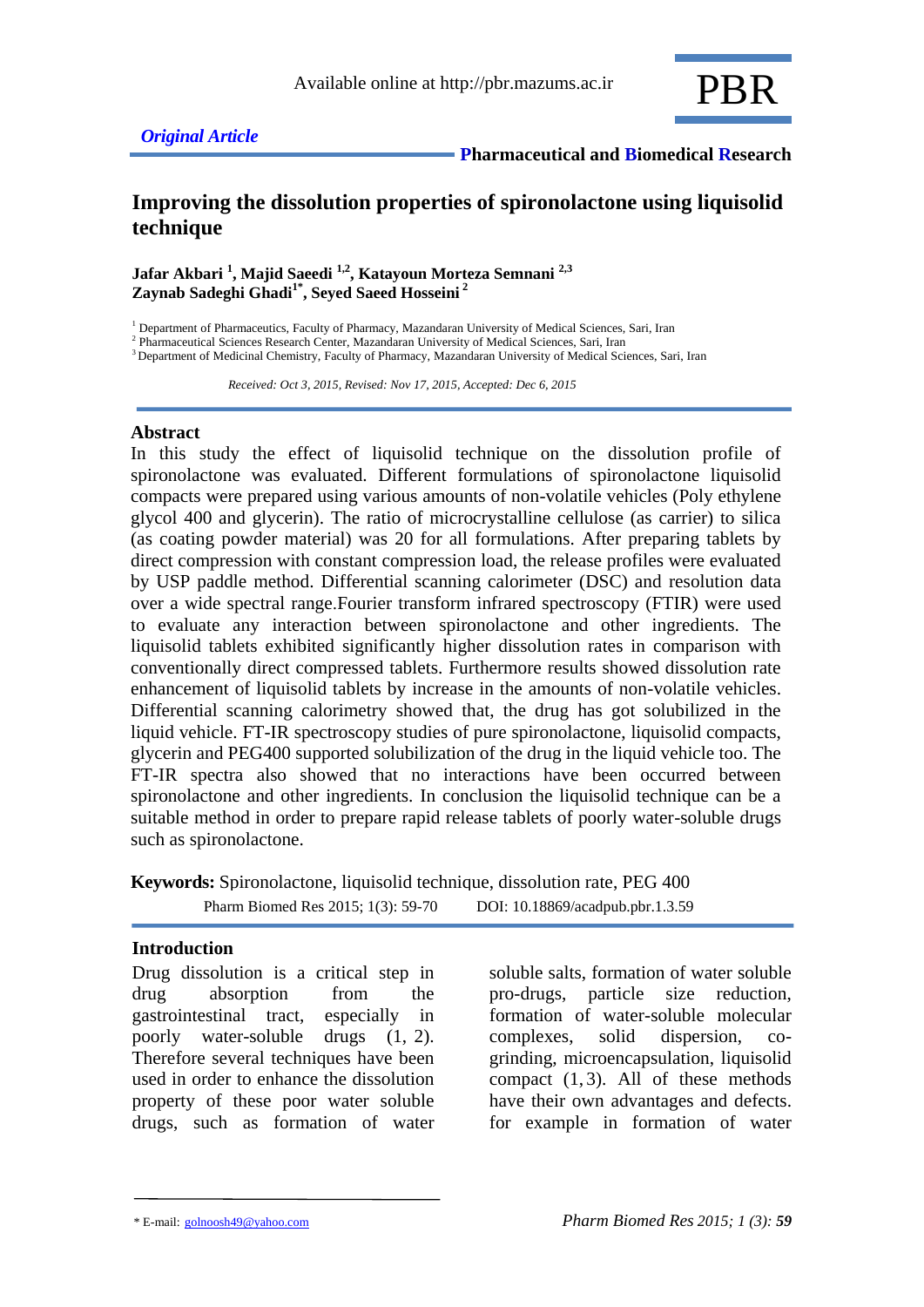soluble salts technique, epigastric irritation may be induced due to the alkaline nature of the salts (4) or the second technique, formation of water soluble pro-drugs, can't be used for some drugs or need so much money to be established (5), in micronization method particle size reduction in fine hydrophobe-drugs may increase the tendency for agglomeration which reduce the surface area and consequently reduce the dissolution rate of the drug (6). Among these various methods, liquisolid technique has been shown to be a most promising technique by several researchers including Spireas et al (7-9), Jarowski (10), Nokhodchi et al (11, 12), Elkordy et al (13-15).

In liquisolid technique poorly watersoluble drugs dissolved or suspended in a non-volatile, water-miscible, inert and high boiling point (13, 14) liquid vehicle to establish a liquid medication, a liquid medication may also be formed by mixing oily drugs with liquid vehicle (14,16). Thereafter the liquid medication can be converted in to dry looking, non-adherent and free-flowing powder with readily compressing property by blending with carrier and coating excipients. It have been suggested that particles with porous surface and high absorption property may be used as the suitable carrier in this technique (17) such as cellulose, starch and lactose (13, 16). Once the carrier material saturated with liquid, incorporation of the liquid medication in to the carrier material, a thin liquid layer is formed around the particle (16, 18). By the fact that increasing the moisture content of this excipient results in decreasing the flow property of the powders, the coating material is required to overcome this problem (11, 15). Coating material should be a very

fine and highly adsorptive powders (mostly silica) to cover the surface, adsorb the excessive moisture and so maintain the powder flow ability (13,15). Spironolactone is a selective aldosterone antagonist which mostly use for treating edematous conditions (19, 20). This drug has a low water solubility and dissolution rate which may reduce its bioavailability (21, 22). To improve this undesirable property, in this project several formulations of spironolactone through liquisolid technique with different types of vehicle were prepared and studied.

## **Materials and methods**

### *Materials*

Spironolactone was obtained from Behdasht Kar Pharmaceutical Company, Iran. Microcrystalline cellulose (Avicel PH 102) was obtained from FMC Biopolymer (Ireland). Ethanol 96% was obtained from Jahan Teb, Iran. Nm-sized amorphous silicon dioxide was obtained from Mingtai Chemical (Taiwan). Starch 1500 was obtained from colorcon (England). Glycerin, Poly ethylene glycol 400 (PEG 400) and magnesium stearate were obtained from Merck (Germany).

### *Preparation of conventional tablet and liquisolid compacts*

For the purpose of producing spironolactone conventional tablet, the powder of the drug mixed with the mixture of microcrystalline cellulose and silica (with the ratio of 20:1 respectively). The mixing process was performed in a cubic mixer (Erweka, Germany) for a period of 10 minutes. Then the disintegrating agent (starch) with the ratio of 10% w/w was added to the mixture and mixed for ten minutes. Thereafter Mg stearate as a lubricating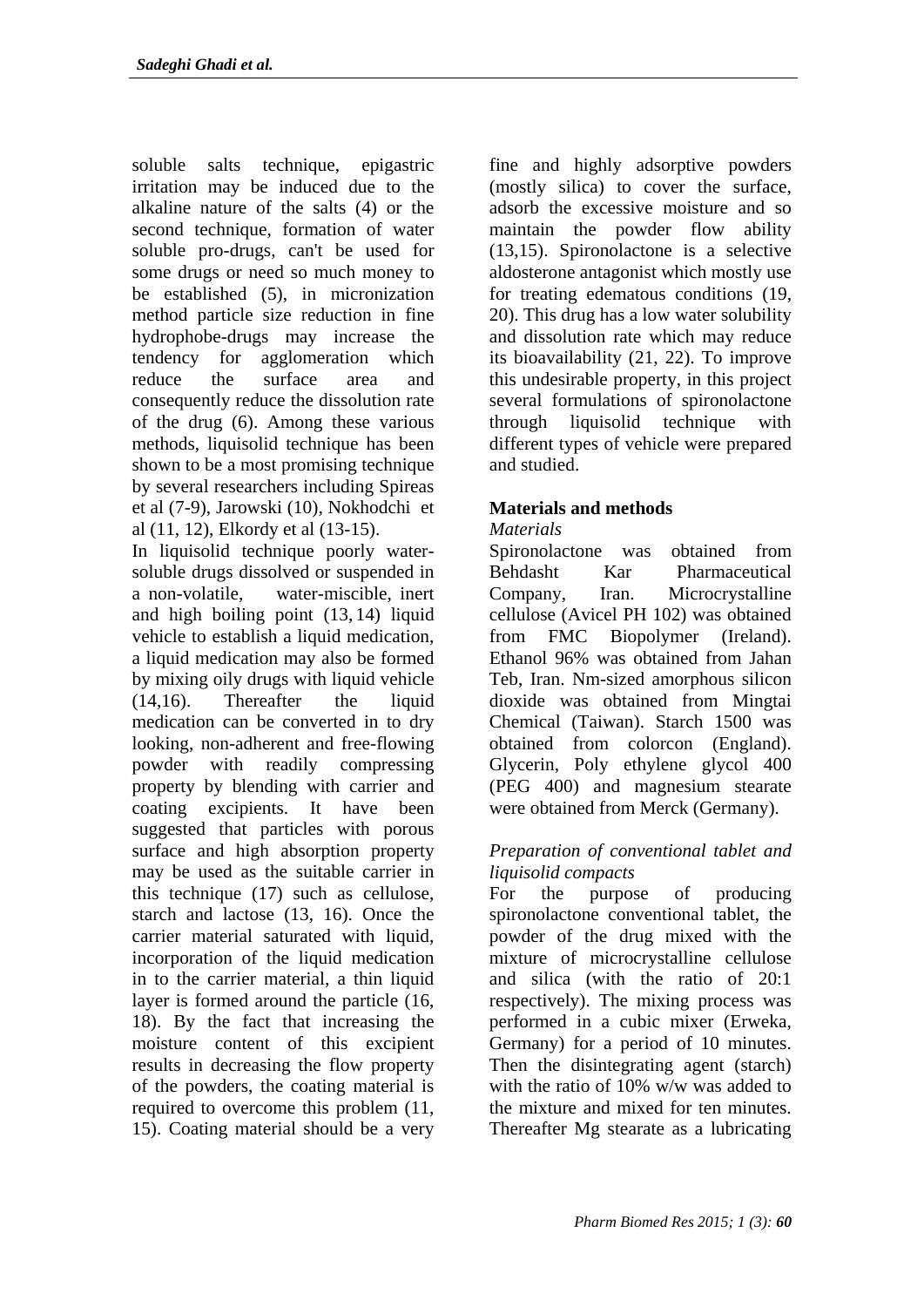agent (1% w/w) was mixed with the previous mixture for 5 minutes. After all, the final mixture was compressed on a 10 mm punch and die using a single punch tableting machine (Korsch, Germany). This formulation was denoted as conventional direct compression tablet (CDCT). Each tablet of this formulation contains 25 mg of spironolactone, 150 mg of coarse granular microcrystalline cellulose, and 7.5 mg of nm-sized silica.

For preparing several liquisolid compacts of spironolactone, which were denoted as LS-1 to LS-14 (table 1), the powders of spironolactone were dispersed in different types of vehicle with different ratios, to produce liquid medications. This mixing was performed in a mortar. PEG 400 and glycerin were the liquid vehicles that used in this project. Then the binary mixture of carrier and coating material (microcrystalline cellulose and silica respectively) with the ratio of 20:1 were added to the liquid medication to produce powders with acceptable flow and compression properties (8). Depending on the ratio of the drug and the liquid vehicle in the liquid medication used, different liquid load factor (the liquid load factor, *Lf*, is the weight ratio of the liquid medication and carrier powder in the liquisolid formulations (13). were employed in our liquisolid preparations. Then the disintegrating (10% w/w) and lubricating (1% w/w) agents were added to all formulations and mixed for a period of 10 min and 5 min, respectively. Finally the mixture was compressed using a single punch tableting machine (Korsch, Germany).

## *Physical tests*

The hardness of the produced tablets was determined through using a hardness tester (Erweka, TBH30MD, Germany). Ten tablets from each formulation were taken for this measurement. Mass determination was performed according to UPS 30. Friability of the prepared formulations was determined by using friability tester (Erweka, Germany) as follow: first ten tablets accurately weighted, then these tablets placed in the apparatus, after 4 min rotating at 25 rpm tablets were deducted and weighted again and finally the amount of friability was calculated according to the following equation  $(15):$ 

%Friability = (loss of mass/initial mass)  $\times$  100

## *Solubility studies*

Solubility measurements were performed by preparing saturated solutions and analyzing by UV/Visible spectrophotometer (Varian, Australia). To prepare saturated solutions, excessive amounts of drug were added to the vehicles (PEG 400, glycerin and distilled water) and shacked on the shaker (Memmert, Germany) for 48 h at  $25 \pm 0.5$  °C under constant vibration. Before analyzing by UV spectrophotometer at a wavelength of 239.8 nm the solutions were filtered and diluted with alcohol 30°. The above process was carried out in triplicate in order to calculate the solubility of spironolactone in these vehicles.

## *Dissolution studies*

The dissolution profile of the liquisolid and direct compact prepared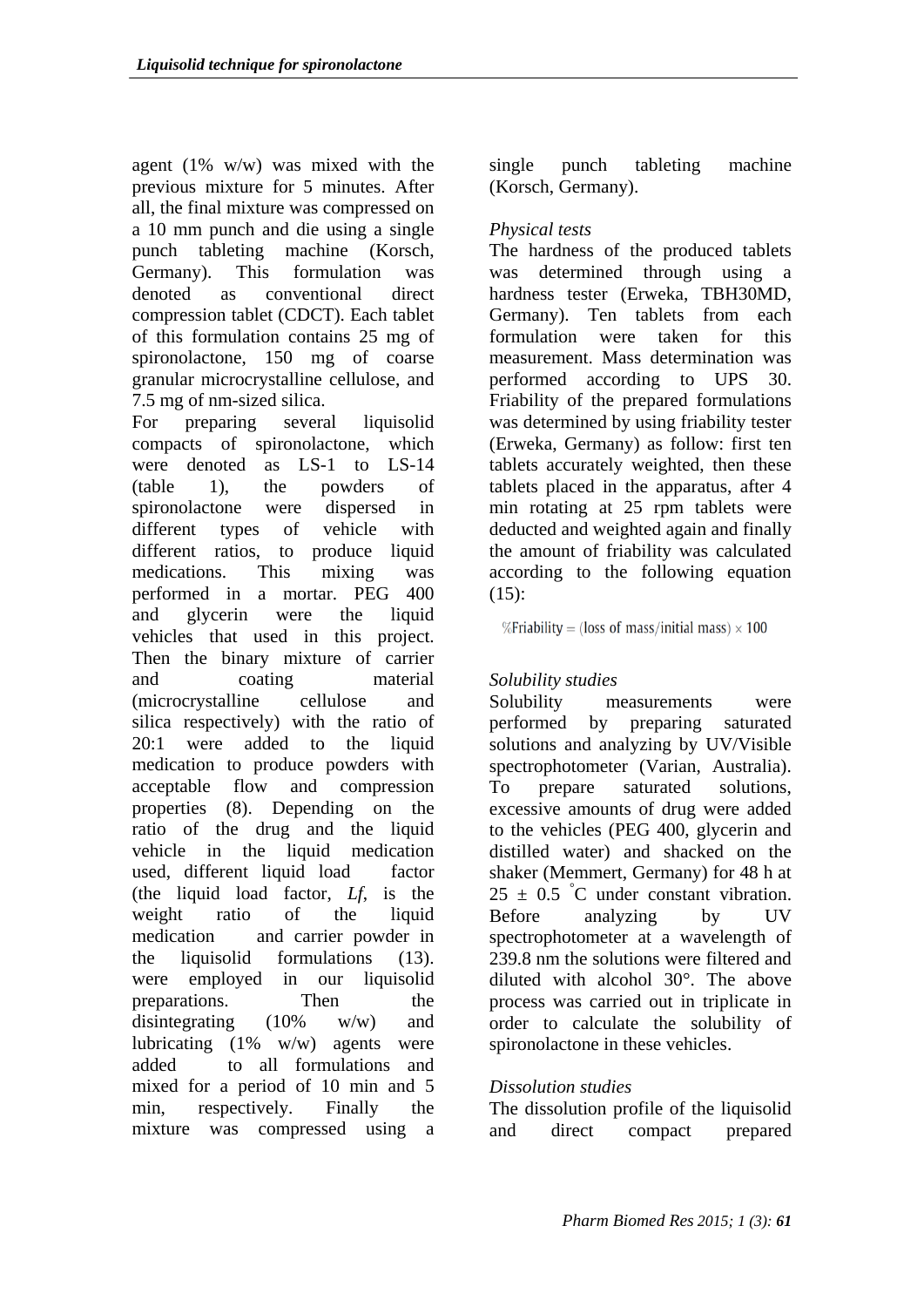| Liquisolid  | Liquid                   | Drug con. in            | Liquid | <b>Unit dose</b> | <b>Molecular</b> | $f_2$ (%) |
|-------------|--------------------------|-------------------------|--------|------------------|------------------|-----------|
| system      | vehicle                  | liquid                  | load   | (mg)             | fraction         |           |
|             |                          | medication              | factor |                  | (FM)             |           |
|             |                          | $(\frac{9}{6}w/w)$ (Cd) | (Lf)   |                  |                  |           |
| $LS-1$      | Glycerin                 | 55                      | 0.341  | 205.65           | 0.014            | 72.15     |
| $LS-2$      | Glycerin                 | 50                      | 0.307  | 245.085          | 0.015            | 54.69     |
| $LS-3$      | Glycerin                 | 45                      | 0.279  | 293.35           | 0.017            | 35.29     |
| $LS-4$      | Glycerin                 | 40                      | 0.256  | 353.75           | 0.019            | 30.41     |
| $LS-5$      | Glycerin                 | 35                      | 0.236  | 431.29           | 0.022            | 25.39     |
| $LS-6$      | Glycerin                 | 30                      | 0.219  | 534.28           | 0.025            | 25.13     |
| $LS-7$      | Glycerin                 | 25                      | 0.205  | 679.73           | 0.030            | 17.86     |
| $LS-8$      | <b>PEG400</b>            | 55                      | 0.286  | 235.38           | 0.079            | 23.72     |
| $LS-9$      | <b>PEG400</b>            | 50                      | 0.258  | 281.55           | 0.087            | 22.57     |
| $LS-10$     | <b>PEG400</b>            | 45                      | 0.234  | 337.85           | 0.096            | 18.73     |
| $LS-11$     | <b>PEG400</b>            | 40                      | 0.215  | 408.4            | 0.109            | 18.46     |
| $LS-12$     | <b>PEG400</b>            | 35                      | 0.198  | 498.92           | 0.124            | 18.21     |
| $LS-13$     | <b>PEG400</b>            | 30                      | 0.184  | 619.83           | 0.145            | 16.78     |
| $LS-14$     | <b>PEG400</b>            | 25                      | 0.172  | 789.15           | 0.174            | 16.43     |
| <b>CDCT</b> | $\overline{\phantom{0}}$ | $\blacksquare$          |        | 202.7            | 0.000            | 100       |

**Table 1** The key formulation characteristics of the prepared formulated tablets

formulations, were studied in the 900 ml of distilled water at the temperature of  $37 \pm 0.1$  °C by using The USP paddle method (Erweka, TD80, Germany). The rate of stirring was  $100 \pm 2$  rpm. At appropriate intervals (0.5, 1, 1.5, 2, 3, 4, 5, 6 h) 5 mL of the sample were taken then purified through the filter and analyzed by the UV/Visible spectrophotometer at 239.8 nm. The

dissolution media was then replaced by 5 mL of fresh dissolution fluid to maintain a constant volume. The mean of at least four determinations was used to calculate the drug release from each of the formulations.

For comparing the *in vitro* release profiles of liquisolid tablets and conventional tablets similarity factors,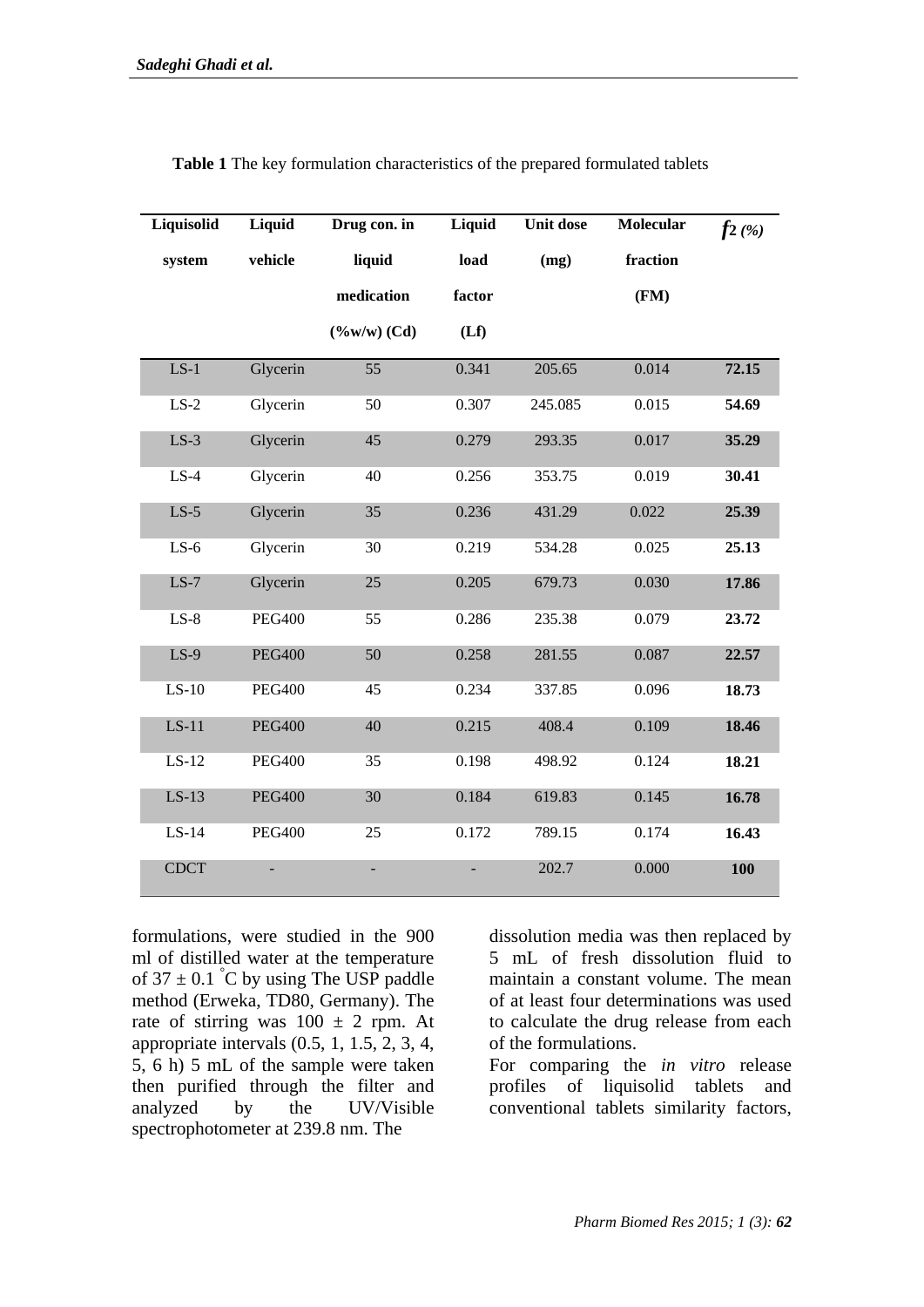*f*2, was used. This factor is defined by the following equation (23).

$$
f_2 = 50 \log \left\{ \left[ 1 + \frac{1}{n} \sum_{t=1}^{n} (R_t - T_t) \right]^{-0.5} \times 100 \right\}
$$

N: number of time points at which %dissolved was determined

Rt: %dissolved of one formulation at a given time point

Tt: %dissolved of the formulation to be compared at the same time point

The similarity factor's values are in the range of 0-100. The values 100 for similarity factor indicate that, the test and reference profiles are identical and value 0 indicates the dissimilarity between them. So *f*2 above 50 indicates that, the two profiles are similar.

### *Differential scanning calorimetry (DSC) studies*

The enthalpy and melting point of different formulations (LS-5, LS-12 and pure drug) were measured by DSC-60 (Perkin Elmer, Netherlands). Samples (3-5 mg) were accurately weighed to 0.01 mg and placed in aluminum pans then the lids were crimped using a Perkin Elmer crimper. The scanning rate was 10  $^{\circ}$ C min<sup>-1</sup> and the range of the temperature was 30 -300 °C. The indium standard was used to calibrate the instrument.

# *FT-IR spectroscopy studies*

The FT-IR spectrums of different formulations and liquid vehicles (LS-5, LS-12, pure drug, glycerin and PEG400) were recorded by using FTIR apparatus (Perkin Elmer, Spectrum one) as follow, powders of the sample were blend with the powders of KBr (1:100) and after 30 sec at the pressure of 3-6 tons, the mixture were made in to pellets by hydraulic compression (Perkin Elmer). Then the samples were analyzed between wave numbers 400- 4000 *cm* -1 .

# *Statistical analysis*

All the data were statistically analyzed by analysis of variance (ANOVA) followed by Tukey's multiple comparison tests using SPSS Statistics 17 software. A linear regression analysis was used to test associations between two parameters. Results are quoted as significant where  $p < 0.05$ .

# **Results**

The key formulation characteristics of the prepared formulated tablets are shown in table1 and the results of physical tests are shown in table 2. The hardness mean values for the prepared tablets were  $38.75 \pm 1.83$ . All prepared tablets were acceptable by the BP friability test criteria. The solubility of spironolactone in different solvents was shown in the table 3 and as it is showed in this table spironolactone had highest solubility in PEG 400. the release profile of formulated tablets are shown in figures 1-3, the dissolution rate of liquisolid compacts were higher than conventional direct compress tablets and dissolution properties of glycerin liquisolid compacts was poorer than PEG 400 liquisolid compacts in addition liquisolid compacts with higher amount of drug had lower dissolution rate. Differential scanning calorimetry (DSC) and FT-IR spectroscopy studies are shown in figures 4-9, these results showed that no interactions between spironolactone and excipients have been occurred and enhancing drug dissolution might be due to the solubilization of spironolactone in the liquid vehicle.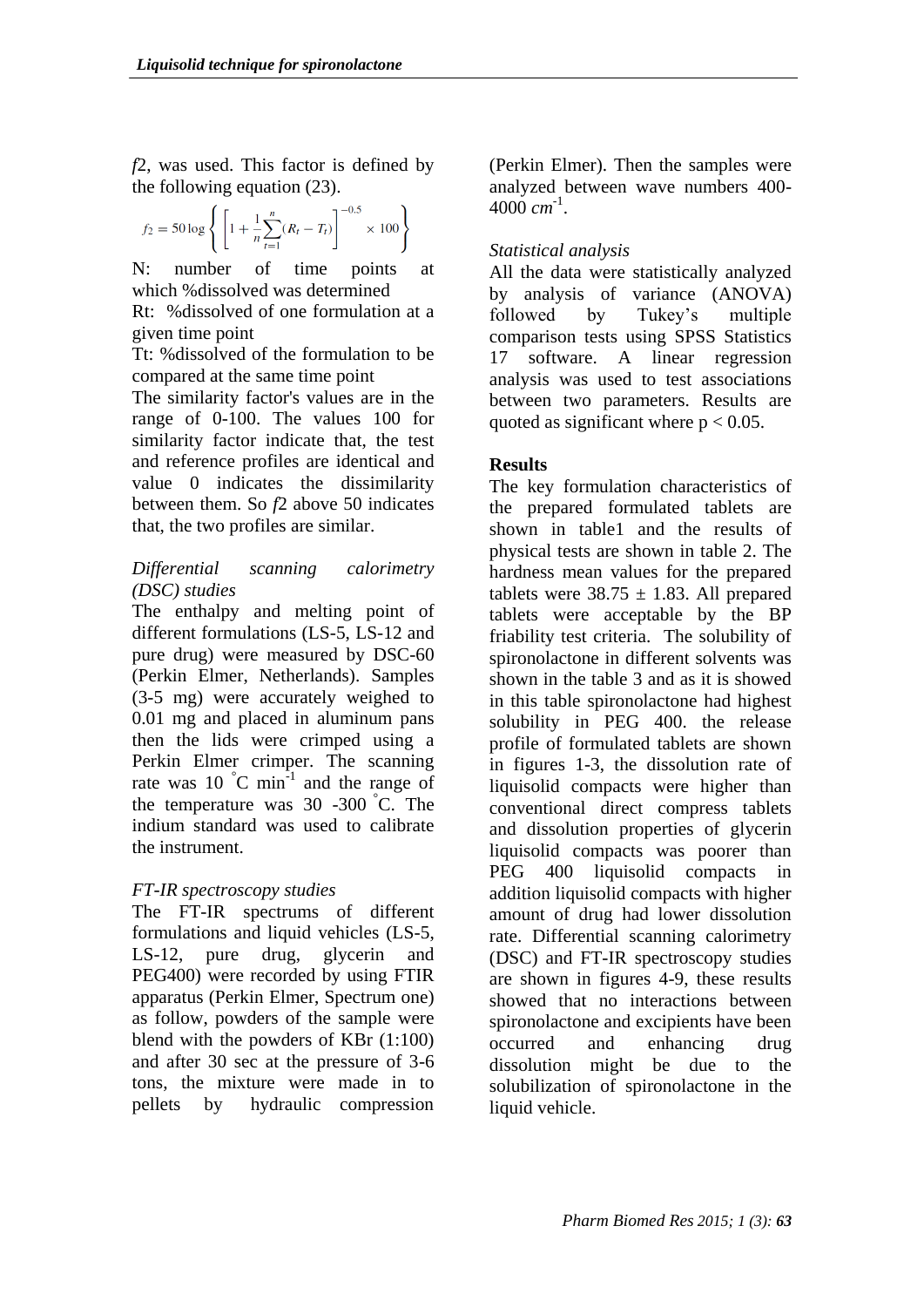### **Discussions**

### *Physical studies*

The results of physical tests are shown in table 2. The hardness mean values for the prepared tablets were  $38.75 \pm 1.83$ . All prepared tablets have sufficient strength due to the result of the friability test, all of them passed the BP friability test (the loss of the tablet materials was less than 1%). From the data of mass determination test, it can be indicated that the mixing of the drug and excipients were uniformed. Hence all of the prepared tablets were practically within the limits, it can be derived that making drugs with satisfied physical properties by using liquisolid technique can be possible.

The data obtained by Elkordy *et al*. (13) and Syed et al (16) on liquisolid technique showed similar results. In both studies, tablets prepared by liquisolid technique had sufficient and satisfied physical properties.

### *Solubility and dissolution studies*

As shown in table 3, the solubility of the drug in PEG 400 and glycerin is much higher than distilled water. In the liquisolid systems, solubility of the drug in the liquid vehicle is the most important aspect, as can improve the dissolution rate by the fact that solubility of the drug makes molecular dispersion  $(15, 24)$ .

| Table 2 Physical properties of prepared spironolactone liquisolid compacts and direct compress tablet |  |
|-------------------------------------------------------------------------------------------------------|--|
|-------------------------------------------------------------------------------------------------------|--|

| Liquisolid system | Hardness $(N) \pm SD$ | Friability $(\% )$ | Drug content $(\% ) \pm SD$ |
|-------------------|-----------------------|--------------------|-----------------------------|
| $LS-1$            | $39.94 \pm 0.84$      | 0.11               | $96 \pm 2.14$               |
| $LS-2$            | $39.51 \pm 2.75$      | 0.1                | $96.75 \pm 1.54$            |
| $LS-3$            | $39.58 \pm 2.54$      | 0.11               | $97.55 \pm 1.82$            |
| $LS-4$            | $39.21 \pm 2.32$      | 0.11               | $98.5 \pm 2.09$             |
| $LS-5$            | $38.46 \pm 1.58$      | 0.13               | $98.92 \pm 1.73$            |
| $LS-6$            | $38.25 \pm 2.73$      | 0.15               | $99.33 \pm 2.21$            |
| $LS-7$            | $37.94 \pm 1.81$      | 0.14               | $100 \pm 2.07$              |
| $LS-8$            | $40.45 \pm 1.46$      | 0.1                | $96.03 \pm 1.18$            |
| $LS-9$            | $39.94 \pm 0.87$      | 0.11               | $96.23 \pm 1.86$            |
| $LS-10$           | $38.68 \pm 1.26$      | 0.11               | $98.55 \pm 2.04$            |
| $LS-11$           | $38.34 \pm 2.08$      | 0.13               | $98.92 \pm 1.38$            |
| $LS-12$           | $37.94 \pm 0.87$      | 0.14               | $98.64 \pm 2.05$            |
| $LS-13$           | $37.45 \pm 1.46$      | 0.15               | $99.75 \pm 1.65$            |
| $LS-14$           | $37.07 \pm 2.21$      | 0.15               | $100 \pm 2.03$              |
| <b>CDCT</b>       | $38.45 \pm 1.46$      | 0.155              | $99.86 \pm 2.55$            |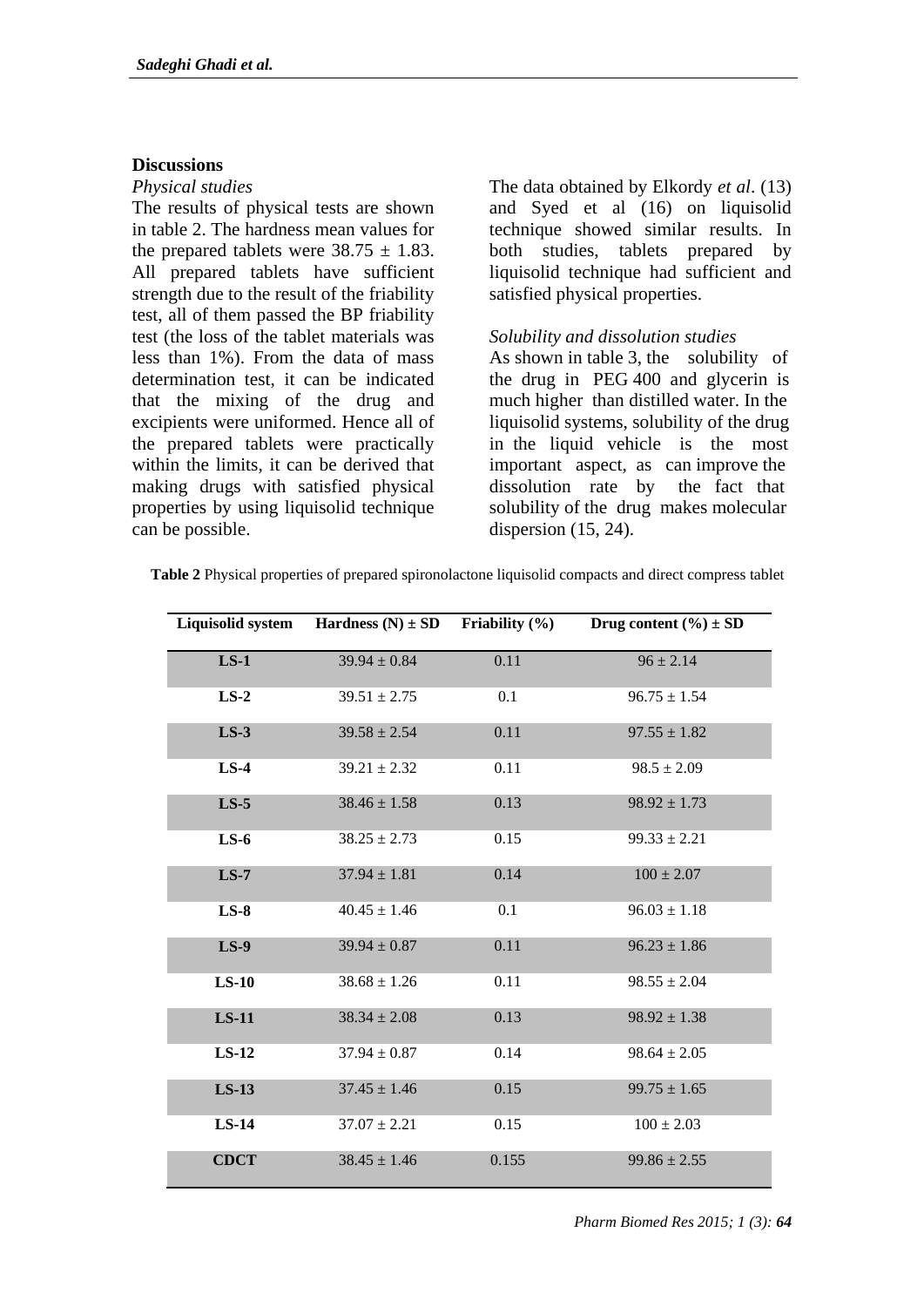**Table 3** Solubility of spironolactone in different solvents.

| <b>Solvent</b>         | Solubility (% w/w) $\pm$ SD |
|------------------------|-----------------------------|
| <b>Distilled water</b> | $0.0028 \pm 0.0001$         |
| <b>PEG 400</b>         | $4.31 + 0.03$               |
| <b>Glycerin</b>        | $0.77 + 0.02$               |

The Noyes-Whitney equation (25) in the following paragraph can be used to explain more.

 $dC/dt = DS(CS - C)/h$ 

In this equation dC/dt is defined as dissolution rate. D indicates diffusion coefficient of the dissolved drugs and S is the surface available for the dissolution medium. Another parameter of this equation, h indicates the diffusion layer thickness which can be affected by agitation (15); C is defined as drug concentration in the dissolution medium. Last parameter Cs is used to define saturation solubility of the drug which may increase by using nonvolatile solvent as s liquid vehicle in this technique. But the small amounts of this liquid vehicle may not be sufficient to increase the overall saturation solubility of the drug in the dissolution medium. Nevertheless the stagnant layer (the interface between liquisolid individual primary particles and dissolution medium) is such a micro environment that, liquid vehicle can diffuse with drug particles away from the primary liquisolid particles with high possibility. So this small amount of liquid vehicle can acts as cosolvent with dissolution medium and improves the solubility of drug particles sufficiently. By increasing in Cs, the concentration gradient (Cs-C) will be increased,

consequently increasing in dissolution rate according to Noyes-Whitney equation will occur. As it is shown in figure1 the dissolution rate of liquisolid compacts are higher than conventional direct compress tablets  $(13, 22, 26, 27)$ .



**Figure 1** Percentages of drug released from the liquisolid tablets and conventional tablets in distilled water, error bars are standard error

Another explanation for this dissolution results may be due to the factor S of the Noyes-Whitney equation, means that by increasing in wettability and surface availability of drug particles in liquisolid compacts, increasing in dissolution rate will be observed. As the liquisolid compacts contained a solution of the drug in nonvolatile vehicle (4% w/w PEG 400, 0.77 % w/w glycerin) the available surface of drug particles would be increased (26). In other words, after disintegration particles suspended from liquisolid compacts to dissolution medium are in molecular state whereas in DC tablets, micronized drug particles are exposed to dissolution medium & it's clear that Specific molecular surface is greater than the surface of the drug particles. Other parameters of the Noyes-Whitney equation (D and h) were considered to be constant. Since the dissolving media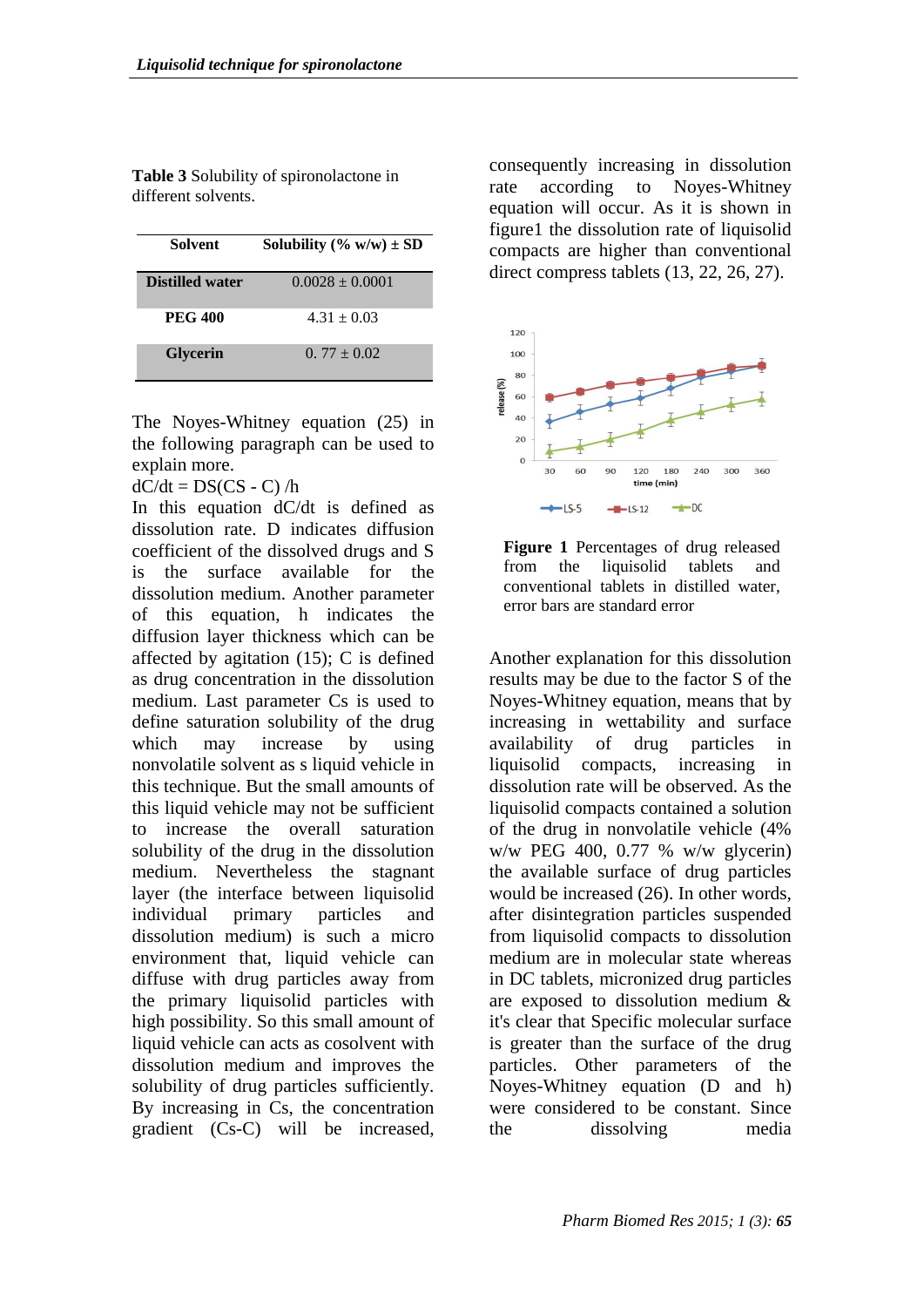and rotational paddle speed was identical in all dissolution tests. Spereas *et al* showed similar results and inference in their study on enhancing the prednisolone dissolution properties by using liquisolid compacts (13, 15, 22, 26, 28). It seems that the kind of liquid vehicle used in preparing liquisolid compacts had some effects on drug dissolution properties (11). As shown in figure 1 different dissolution release profiles were observed by LS-5 and LS-12, which had identical, drug content (35%) with different kind of liquid vehicle. The poorer dissolution properties of glycerin liquisolid compacts can be attributed to the lower solubility of the Spironolactone in the glycerin that is shown in table 2. So the higher fraction of drug in PEG 400 is in the molecular state in comparison with glycerin , thereby improved dissolution properties presented (12,26). Results showed that the amount of liquid vehicle in the liquid medication seems to have effect on drug dissolution properties too. According to figure 2 the dissolution rate increased sequentially from LS1 to LS-7 and as it is mentioned previously the amount of drug in the liquisolid compacts was constant while the amounts of liquid vehicles were decreased sequentially from LS-1 to LS-7 these results may be justified by previously mentioned hypothesis of the effect of surface availability of the drug particles on dissolution rate. By increasing the amount of liquid vehicle in the liquid medication, molecular fraction increased. In other words the amounts of dissolved drug in LS-1 with higher amounts of liquid vehicle in the liquid medication would be more than LS-7 with lower amounts of liquid vehicle in the liquid medication subsequently the FM or molecular

fraction would be increased and higher dissolution rate would be expected. The amount of FM in table1 supported this hypothesis as it is seen the amounts of molecular fraction (FM) increased sequentially from LS-1 to LS-7. This result was also supported by further analysis of dissolution data using similarity factor (f2) the f2 for LS- 1 was 72.15% means that LS1 and DC had similar dissolution properties. In LS-2 the amount of this factor decreased to 54.69, but it was still above than 50% and showed similar dissolution properties. By further increase in the amount of glycerin in LS-3, f2 decreased to 35.29 which was less than 50% and showed dissimilarity dissolution properties between DC & LS-3 (LS-3 had higher dissolution rate.) same results were seen for subsequent LS formulations(LS4-LS7) ,decreasing in amounts of f2 were seen.



**Figure 2** Percentages of drug released from the glycerin liquisolid tablets and conventional tablets, error bars are standard error

As it is shown in figure 3 the dissolution profile of LS8-LS9 that had PEG400 in their formulations were a little different. In this series except two formulations namely LS-8 and LS-9 that show slower dissolution rate in the initial 120 min of dissolution test, other formulations (10-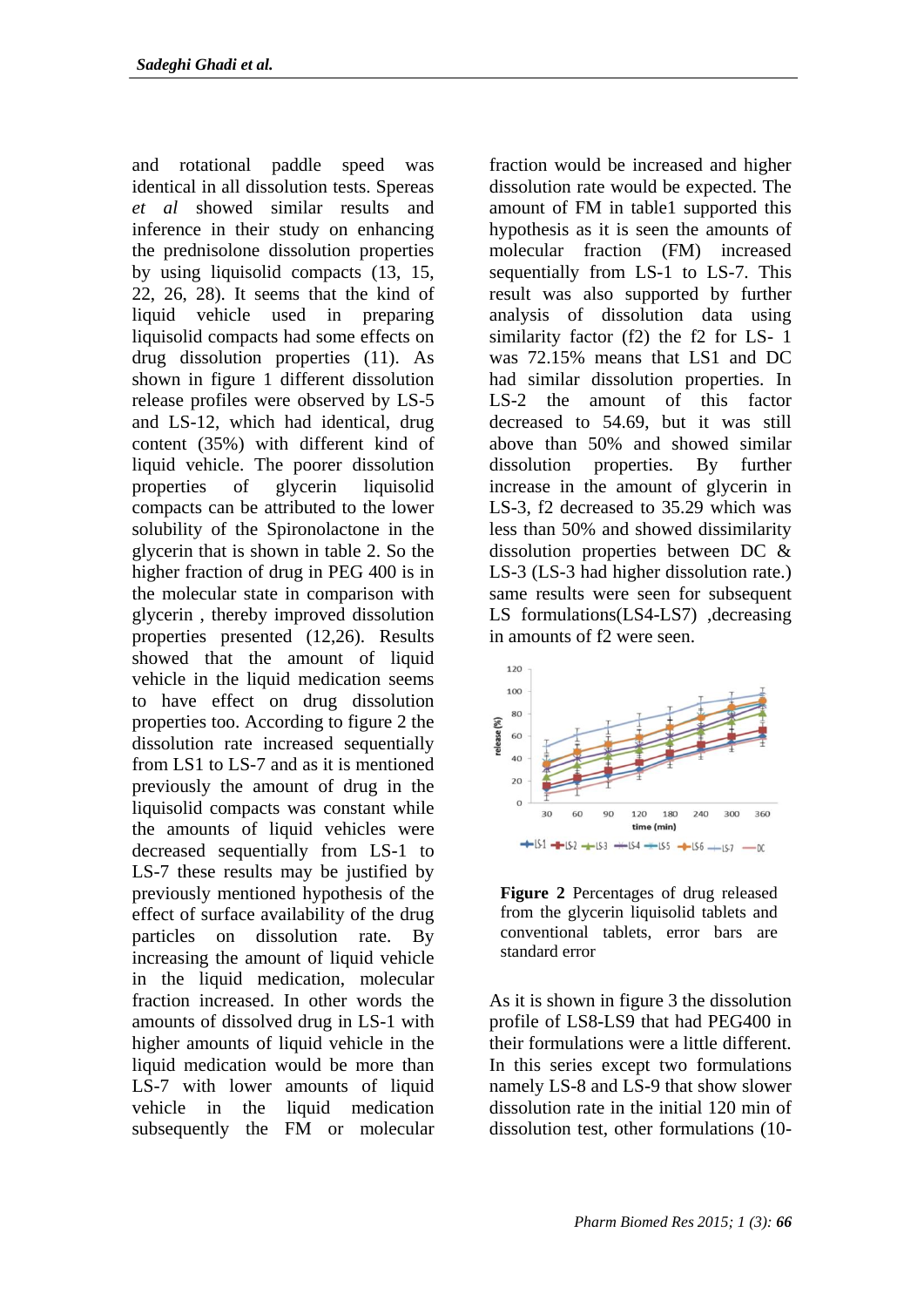11-12-13-14) had similar dissolution properties. In this series the amount of PEG 400 increased from LS-8 to LS-14 but the amount of f2 changed negligibility .f2 was 23.72 for LS-8 and 22.57 for LS-9 that were so close. For liquisolids 10-11-12 f2 was 18 and for last two formulations LS-13 and LS14 it was 16. These results also showed that the dissolution rate of all PEG400 liquisolids was higher than DC (Fig. 3).



**Figure 3** Percentages of drug released from the PEG 400 liquisolid tablets and conventional tablets, error bars are standard error

From these results it can be derived that, in addition of mentioned parameters other physicochemical characteristic of solvents like polarity, viscosity, molecular weight, chemical structure and hydrophylicity may also affect the dissolution properties (14,15, 26).

*Differential scanning calorimetry (DSC) & FT-IR spectroscopy studies*

Differential scanning calorimetry is one of the most common methods in order to analyze interactions between components in the formulation (14). DSC thermograms of pure Spironolactone, LS-5 containing glycerin and LS-12 containing PEG400 are shown in figure 4.

The thermogram of pure spironolactone showed a sharp endothermic peak at 212 °C that indicated the purity of spironolactone. This peak might also indicate melting of the drug. This sharp endothermic peak of spironolactone was disappeared in the thermograms of LS-5 and LS-12. This can be due to the solubilization of spironolactone in the liquid vehicle. Thermograms also showed that, no interactions between Spironolactone and excipients have been occurred. Furthermore it can be derived from this result that enhancing the dissolution rate of Spironolactone is due to the solubilization of the drug in the liquid vehicle. This result was supported by further analyzing using FT-IR spectroscopy.

The FT-IR spectra of spironolactone, glycerin, PEG400, LS-5 and LS-12 are depicted in figure 5.



**Figure 4** Differential scanning calorimeter of (A) spironolactone, (B) LS-5, (C) LS-12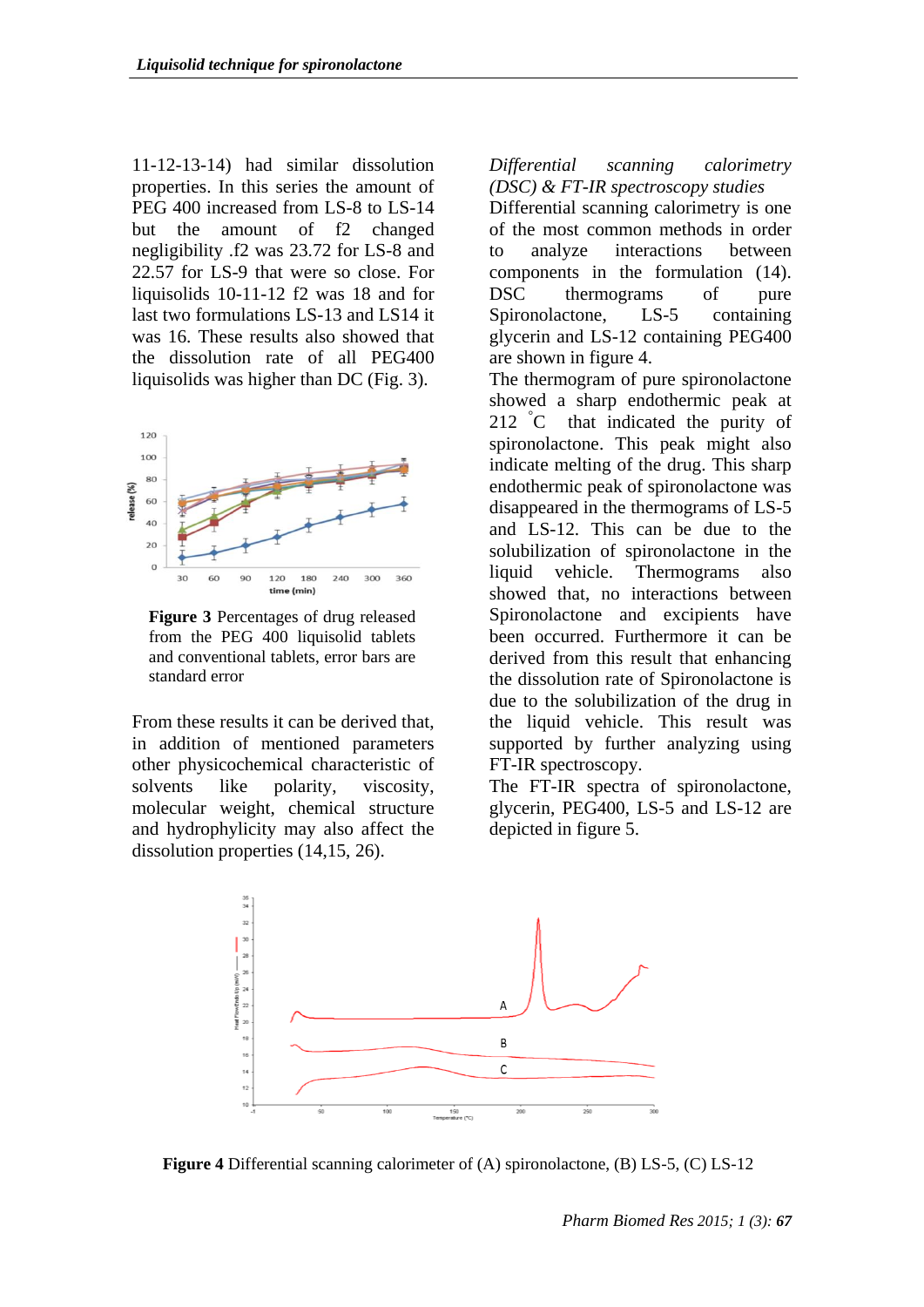

**Figure 5** The FT-IR spectra of Spironolactone, Glycerin, PEG400, LS-5 and LS-12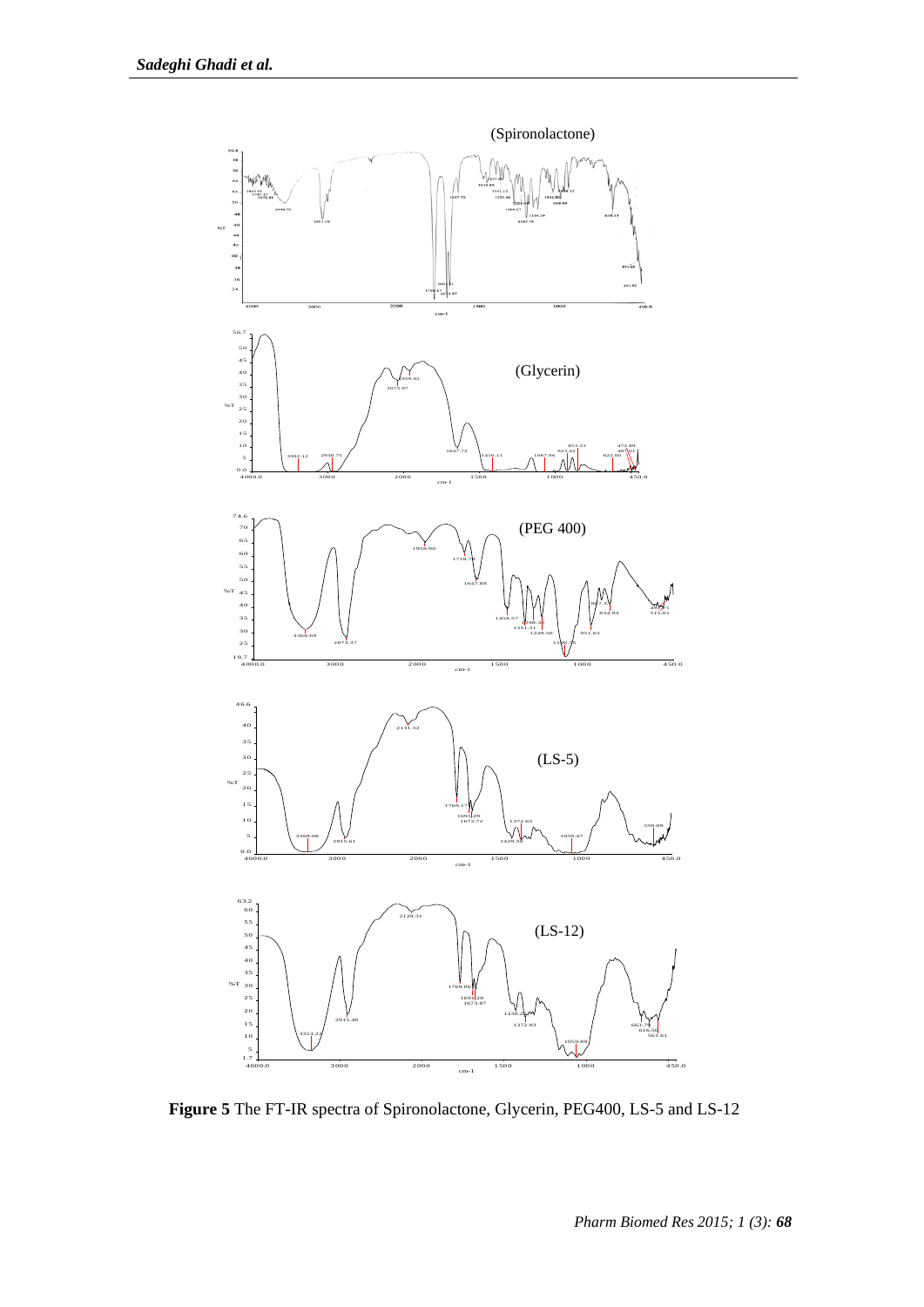The FT-IR spectrum of spironolactone showed stretching bond C-H between  $2850 - 3000$   $cm^{-1}$  regions, carbonyl group of lactone  $(C=0)$  AT 1673  $cm^{-1}$ , carbonyl stretching bond of thioacetyl at 1690  $cm^{-1}$ , carbonyl stretching bond of the ring at  $1673$   $cm^{-1}$  and stretching bond of C=C at 1617. These absorption bands were considered as specific markers to recognize spironolactone. These peaks were also seen in the study of Dong et al on Preparation and characterization of spironolactone nanoparticles by antisolvent precipitation (29). All liquisolid compacts' spectra showed this absorption bands with a reduction in intensity that might be due to hydrogen bonding interaction between Spironolactone and liquid vehicles. Therefore enhancing drug dissolution would be expected which is conformable to dissolution data as shown previously. Spectra also showed that no chemical interaction occurred between components. Specific absorption bands of Glycerin and PEG400 were seen in all liquisolid spectra too. The spectra of LS-5 and LS-12 were two examples of all spectra.

#### **References**

- **1.** Singh SK, Srinivasan KK, Gowthamarajan K, Prakash D, Gaikwad NB, Singare DS. Influence of formulation parameters on dissolution rate enhancement of glyburide using liquisolid technique. Drug Dev Ind Pharm 2012;38:961–70.
- **2.** Saeedi M, Akbari J, Morteza-Semnani K, Enayati-Farda R, Sar-Reshteh-dar Sh, Soleymani A. Enhancement of Dissolution Rate of Indomethacin Using Liquisolid Compacts. Iran J Pharm Res 2011;10:25- 34.
- **3.** Adibkiaa K, Shokri J, Barzegar-Jalali M, Solduzian M, Javadzadeh Y. Effect of solvent type on retardation properties of diltiazem HCl formliquisolid tablets.

### **Conclusion**

The liquisolid technique can be a promising method in order to prepare rapid release tablets from water insoluble drugs such as Spironolactone. The main causes of drug dissolution enhancement may be solubilization of the drug in the liquid vehicle and increasing wettability and drug surface availability for dissolution. The DSC and FT-IR spectroscopy data confirmed this result, furthermore data showed that by increasing in the amount of the liquid vehicle the dissolution rate would be increased and the kind of liquid vehicle had effect on dissolution profile.

### **Acknowledgment**

This work was supported by a grant from the research council of the Mazandaran University of Medical Sciences.

### **Conflict of interest**

The authors declared no potential conflict of interest with respect to the authorship, and/or publication of this study.

> Colloids and Surfaces Biointerfaces 2014;113:10–14.

- **4.** Chio WL, Riegelman S. Pharmaceutical applications of solid dispersion systems. Pharm Sci 1971;60:1281–1302.
- **5.** Wadke DA, Serajuddin ATM, Jacobson H. Preformulation testing. In: Liberman HA, editor. Pharmaceutical dosage forms. 2nd ed. Marcel Deker; 1989. p. 1–73.
- **6.** Leoner C, Dressman J. Improving drug solubility for oral delivery using solid dispersions. Eur J Pharm Biopharm 2000;50:47–60.
- **7.** Spireas S, Sadu S, Grover R. *In vitro* release evaluation of hydrocortisone